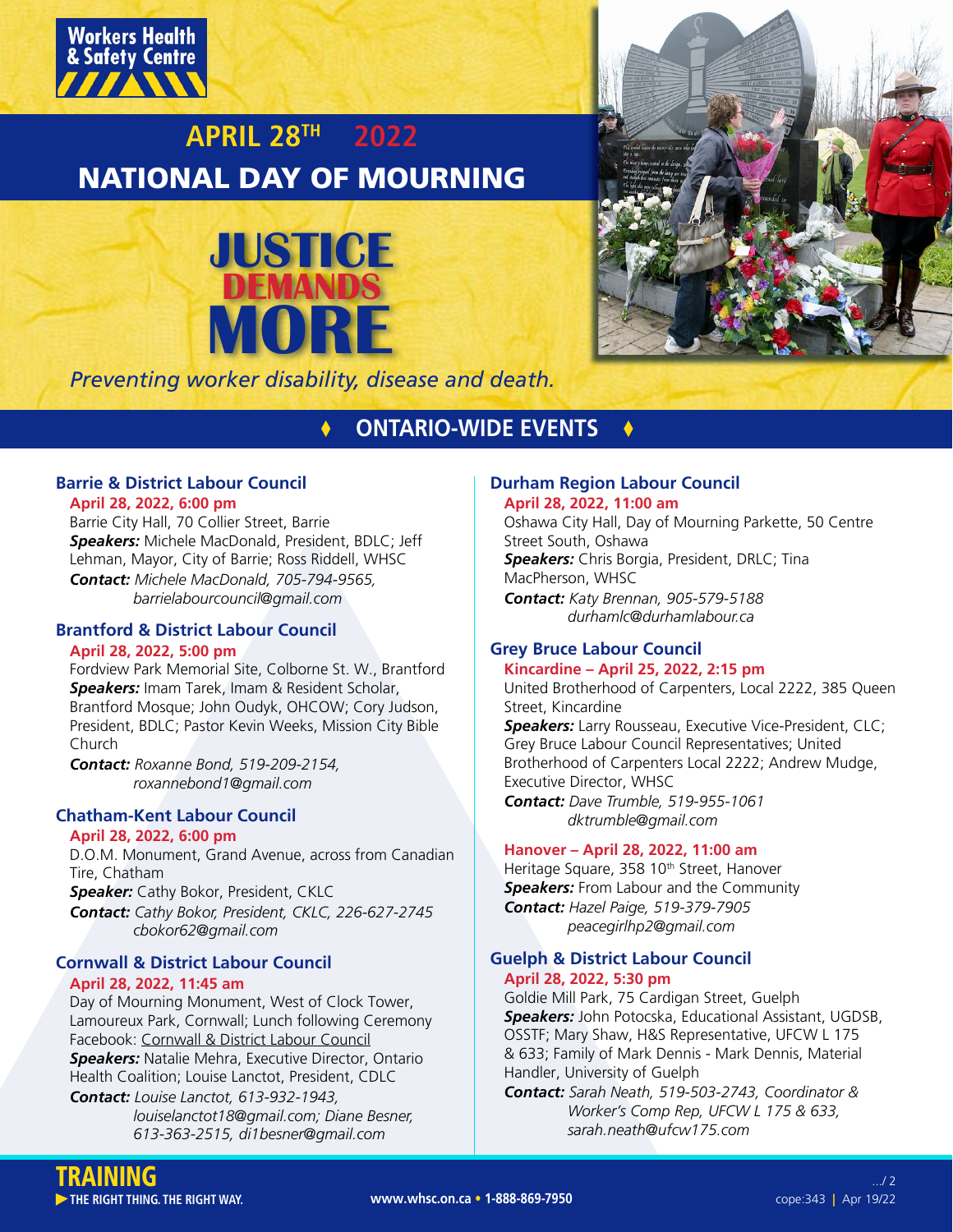#### **- 2 -**



## **Hamilton & District Labour Council April 28, 2022**

**Wreath Laying: 5:00 pm** Out front of City Hall, 71 Main Street West, Hamilton [www.cable14now.com](https://cable14now.com/live-streams/) **Broadcasts: 11:00 am, 5:00 pm, 8:00 pm** [fb.com/hamiltonlabour](https://www.facebook.com/hamiltonlabour) [www.hamiltonlabour.ca](https://www.hamiltonlabour.ca/) *Contact: Anthony Marco, amarco@rogers.com*

## **Huron & District Labour Council**

**April 24, 2022, 1:00 pm** Workers Monument, Gloucester Terrace, Across from the Historic Gaol, Goderich *Speakers:* From Labour and the Community *Contact: Drew MacCaulay, 519-440-8580 drmacaulay@hotmail.com*

## **Kenora & District Labour Council**

### **April 28, 2022, 5:00 pm**

Lake of the Woods District Cemetery, East Gate (top of the hill), 750 9<sup>th</sup> Street North, Kenora *Contact: Cindy Hayward, President, KDLC kenoralabourcouncil@gmail.com*

## **Lindsay & District Labour Council**

## **April 24, 2022, 1:00 pm**

Victoria Park, 210 Kent Street West, Lindsay **Speakers:** From Labour and the Community *Contact: James Mulhern, 705-324-7841 oneworldonevoice@sympatico.ca*

## **London & District Labour Council**

#### **April 28, 2022, 10:00 am**

Tolpuddle Common Room, 380 Adelaide Street North, (corner of Adelaide St. and Marshall St.), London – Masks will be required to attend indoor ceremony. [+ Zoom Link](https://us02web.zoom.us/j/84769221017?pwd=d0JJcFlnd3U5ZVRyZXZYRWgzNlIwUT09)

*Speakers:* From Labour and the Community *Contact: Steve Holmes, 519-317-3324, hockeysteve@rogers.com*

### **Niagara Regional Labour Council Thursday, April 28, 2022**

## **St. Catharines, 7:30 am**

At the monument dedicated to the Fallen Welland Canal Workers, located at Lock 3 on the Welland Canal Parkway – west side of the Canal

## **St. Catharines, 8:00 am**

At the monument dedicated to four fallen workers – under the St. Catharines Skyway. Located on the Welland Canal Parkway – west side of the canal, under the bridge

#### **Niagara-on-the-Lake, 9:15 am**

At the monument located at the Centennial Arena – 1557 Four Mile Creek Rd. in Virgil

**Niagara Falls, 10:30 am** At the monument located at Niagara Falls City Hall – 4310 Queen Street

**Fort Erie, 11:45 am** At the Monument located at Fort Erie City Hall – 1 Municipal Centre Dr., along Highway 3

**Port Colborne, 1:00 pm** At the Monument located in H.H. Knoll Park on Sugarloaf St., beside the hospital

**Welland, 2:00 pm** At the Monument located beside the canal in Merritt Park – 151 King St.

**Port Robinson, 3:00 pm** In memory of Robyn Lafleur, Esquire Canada explosion site (1999) – 125 South St. N.

**St. Catharines, 4:00 pm** At the Monument located at St. Catharines City Hall – 50 Church St.

**Niagara Region, 5:15 pm** At the Monument located at the Region of Niagara Headquarters – 1815 Sir Isaac Brock Way

*Contact: nrlc.clc@gmail.com*

## **North Bay & District Labour Council**

## **April 28, 2022, 5:30 pm** Monument at City Hall, McIntyre side, 200 McIntyre Street East, North Bay *Speakers:* Scott Robertson, Councillor, North Bay City Hall; Tracy Davis, Chaplin; Peter Page; Karl Crevar, Injured worker activist/community volunteer *Contact: NBDLC, 705-479-0215*

## **North Simcoe Muskoka & District Labour Council**

**April 23, 2022, 10:30 am** Tudhope Park, Orillia *Contact: NSMDLC, info@nsmdlc.org*

### **Oakville & District Labour Council April 28, 2022, 2:00 pm**

Centennial Square, 120 Navy Street, Oakville **Speakers:** will be listed at<https://oakvillelabour.ca> *Contact: David Buddell, 905-332-1633, ext. 22 dbuddell@etfohalton.on.ca*

## **Orangeville & District Labour Council April 28, 2022, 9:00 am**

Virtual:

<https://www.facebook.com/groups/1724402700989789/> <https://www.instagram.com/orangevillelabour/?hl=en> <https://twitter.com/LabourDistrict> *Contact: Sania Wadalia, 905-601-7800*

 *swadalia@hotmail.com*